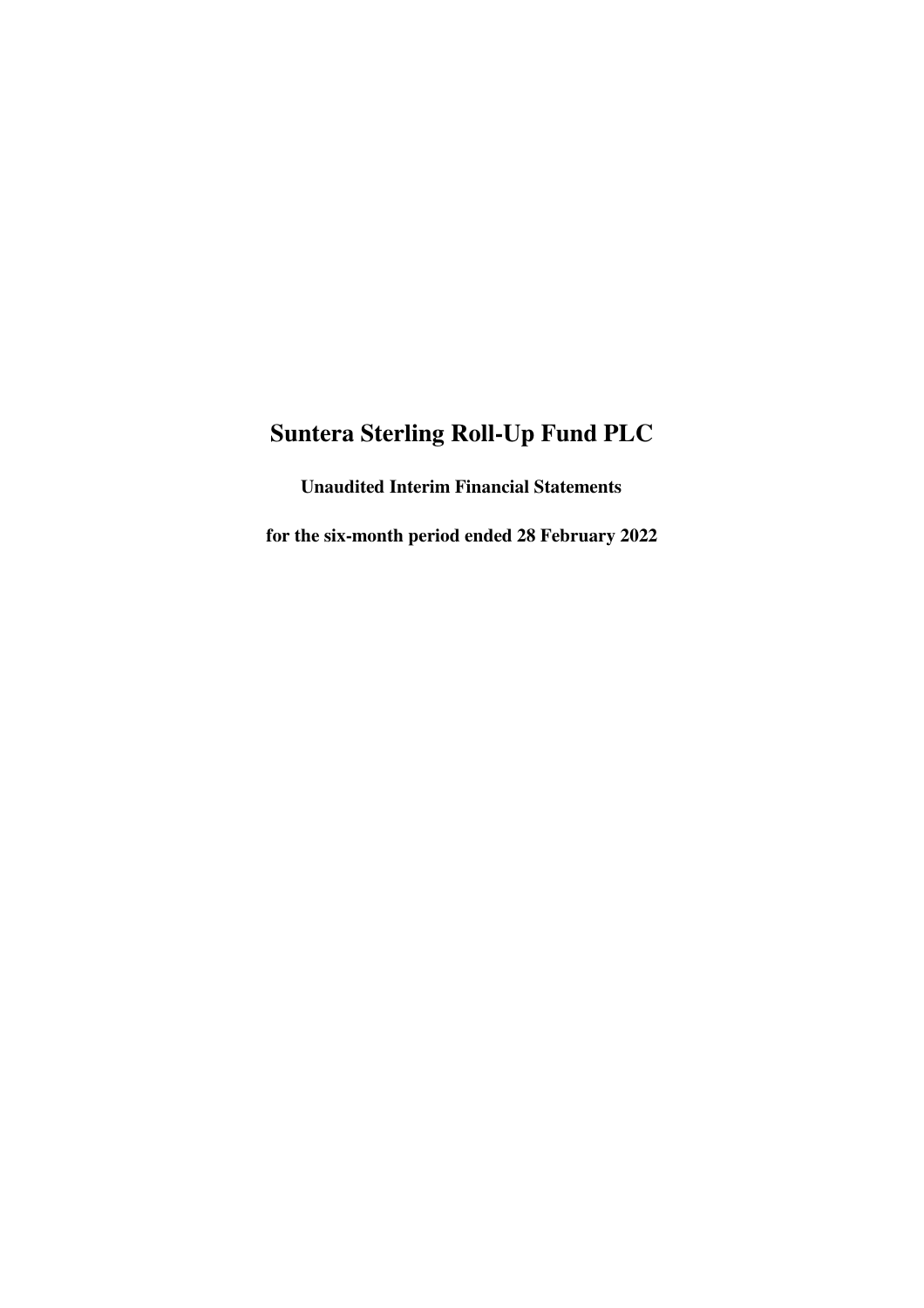*Unaudited Interim Financial Statements for the six-month period ended 28 February 2022*

# **Contents**

|                                                                                                            | Page    |
|------------------------------------------------------------------------------------------------------------|---------|
| General Information                                                                                        | 1       |
| Manager's Report                                                                                           | $2 - 3$ |
| Comparative Table                                                                                          | $4 - 5$ |
| Portfolio Statement                                                                                        | $6 - 7$ |
| <b>Statement of Total Return</b>                                                                           | 8       |
| Statement of Change in Net Assets attributable to<br>Holders of Participating Redeemable Preference Shares | 8       |
| <b>Balance Sheet</b>                                                                                       | 9       |
| Notes to the Financial Statements                                                                          | 10      |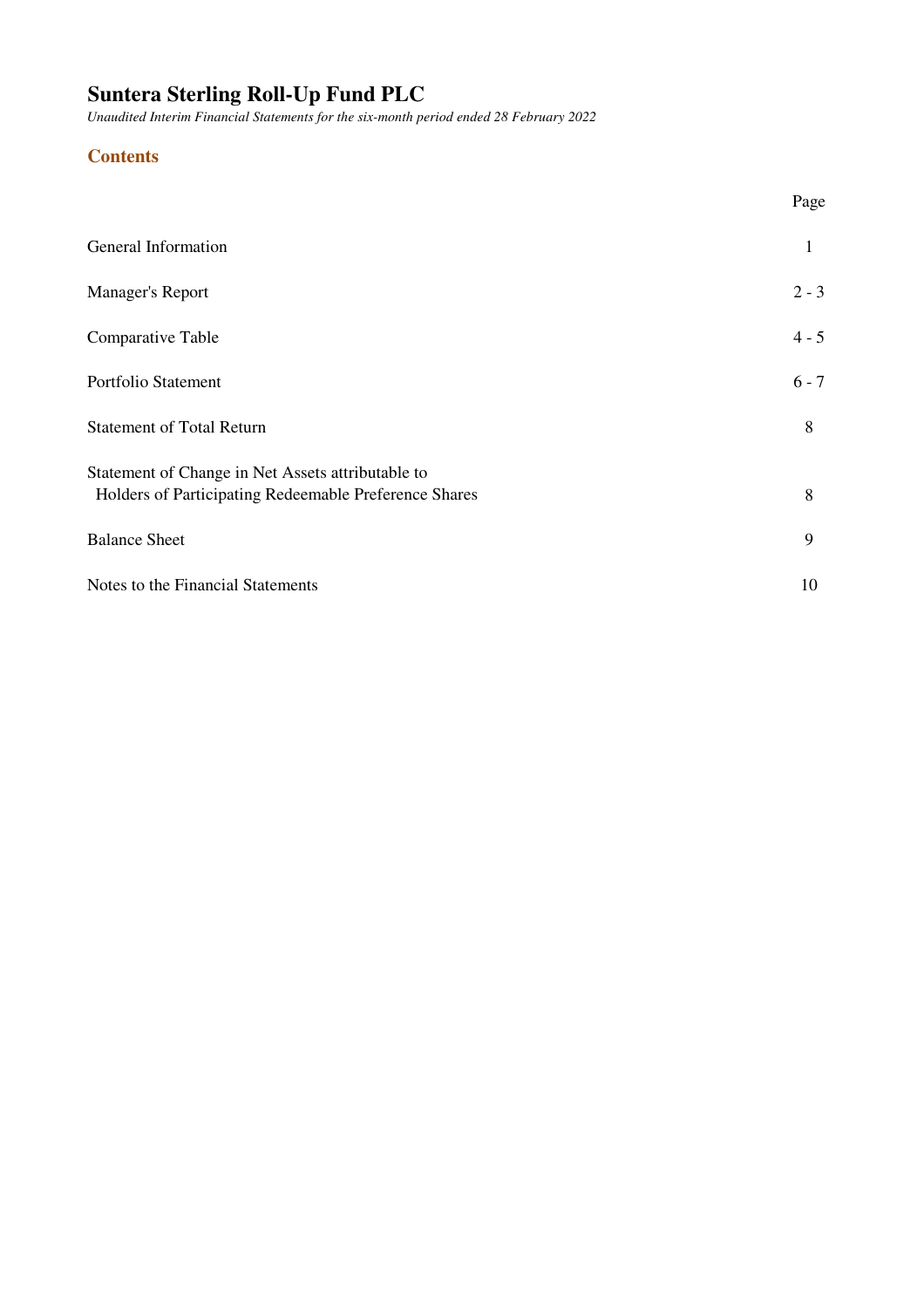*Unaudited Interim Financial Statements for the six-month period ended 28 February 2022*

# **General Information**

W J Clarke\* (Chairman) Clinch's House G M Easton\* Lord Street R K Corkill Douglas S W Bowden Isle of Man IM99 1RZ \* denotes Non-executive Director British Isles

### **Directors** Registered office:

### **Company Secretary**

R K Corkill

### **Manager and Registrar Independent Auditor**

Suntera Fund Services (IOM) Limited PricewaterhouseCoopers LLC Clinch's House Sixty Circular Road Lord Street Douglas Douglas Isle of Man Isle of Man IM99 1RZ IM1 1SA British Isles British Isles

### **Investment Manager**

Aberdeen Asset Managers Limited 10 Queen's Terrace Aberdeen AB10 1YG British Isles

### **Fiduciary Custodian**

Apex Financial Services (Corporate) Limited 12 Castle Street St Helier Jersey JE2 3RT British Isles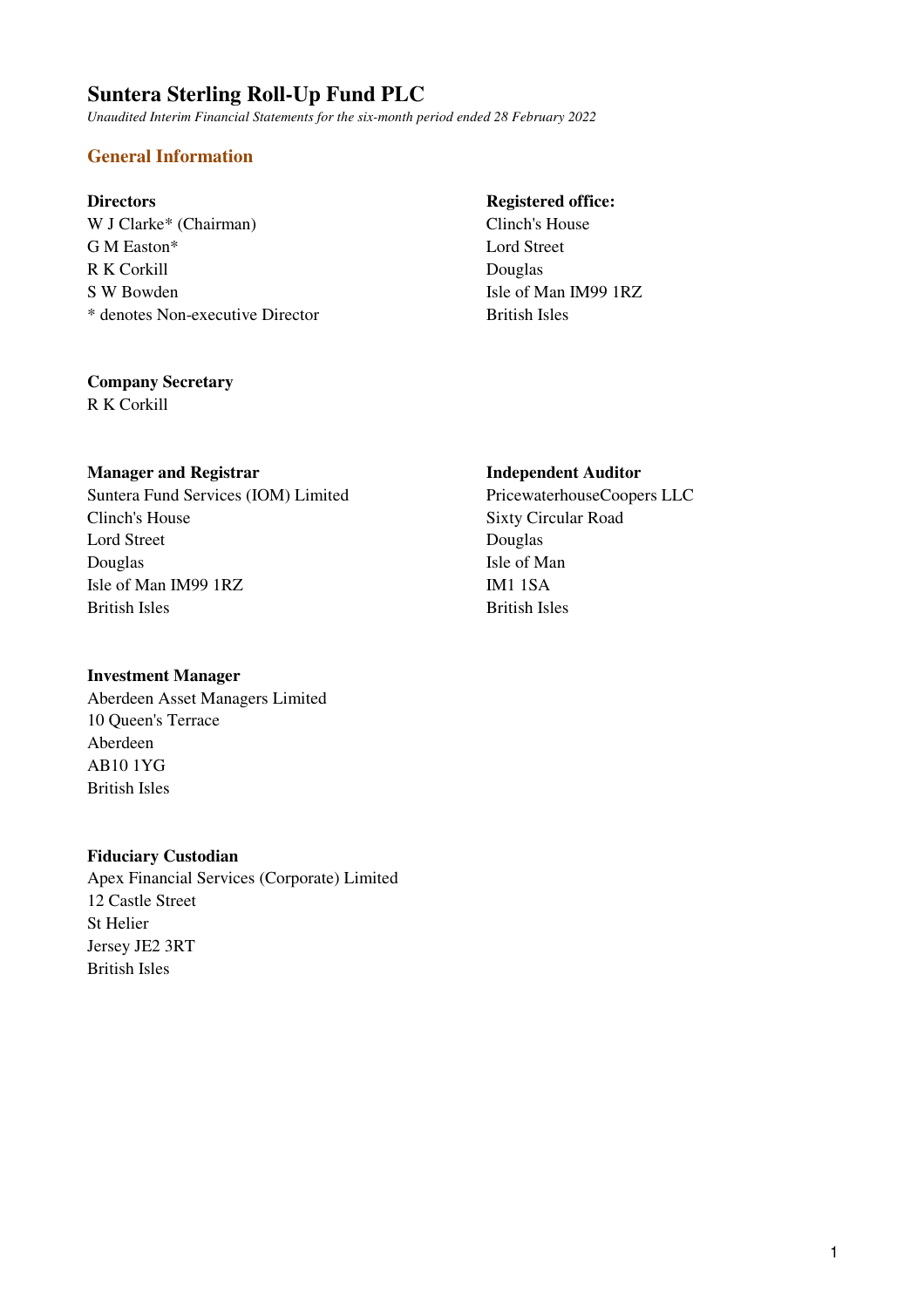*Unaudited Interim Financial Statements for the six-month period ended 28 February 2022*

# **Manager's Report**

#### **Introduction**

As detailed in the previous section entitled 'General Information', Suntera Sterling Roll-Up Fund PLC (the "Fund") is managed by Suntera Fund Services (IOM) Limited (the "Manager") and the investment manager is Aberdeen Asset Managers Limited (the "Investment Manager"). That section also details the Directors, the Company Secretary, the Fiduciary Custodian and the Auditor.

The Fund is an Authorised Scheme for the purposes of the Collective Investment Schemes Act 2008. The Fund is established as an open-ended investment company and is managed in the Isle of Man under the Companies Acts 1931 to 2004 and in accordance with the Authorised Collective Investment Schemes Regulations 2010 (the "Regulations"). The Fund has elected to be a type A scheme for the purpose of the Regulations. In accordance with the Regulations, the Fund complies with the Statement of Recommended Practice for Authorised Funds issued by the Investment Association in May 2014 (the "SORP") and includes the portfolio statement as part of the Manager's report. The Fund was originally established and authorised on 28 January 1993.

The term 'roll-up fund' from which the Fund's name is derived, describes a fund which retains its income and gains within the fund in order to enhance the capital value of the fund and hence is reflected in the share price. Therefore no dividends are paid to shareholders. Roll-up funds can have considerable administrative advantages to investors who do not require a regular income from their investments and prefer to accumulate income within their investment without the need to re-invest dividends.

#### **Important information**

The Unaudited Interim Financial Statements for the six-month period ended 28 February 2022 (together with the Unaudited Abbreviated Interim Report for the six-month period ended 28 February 2022 that has been sent to all registered shareholders) may be viewed on our website - www.suntera.com and are available for inspection at the registered office of the Fund. The website also provides daily pricing information for the Fund.

If shareholders have any questions regarding the Fund please contact our Shareholder Services Team on 01624 682224 - or by email to fund.services@suntera.com.

#### **Investment objective, policy and strategy**

The Fund's investment objective is to provide investors with a high return, before taxation, from a managed portfolio of predominantly fixed-interest securities, denominated in sterling, with all income being accumulated in the price of shares.

#### **Investment Manager's overview for the six-month period ended 28 February 2022**

#### **Market review**

During the reporting period, the yield spread of credit over government bonds increased from 0.89% to 1.20%. This was a time when all-in yields for credit increased from 1.40% to 2.45%, which meant a significant fall in prices. This is largely due to rising inflation, which has resulted in a sell-off in government bonds, rising yields and rising government bond yields as markets price in interest rate hikes.

During the summer of 2021, the UK came out of its third wave of Covid-19, experiencing good growth rates with modest inflation. This led to an increase in mergers and acquisitions early in the period, such as the takeover bid for the supermarket group Morrisons. However, government bond yields began to rise as investors priced in rising growth and lower infection rates. Credit markets were stable and improving, reflecting on better growth rates and healthy company results.

This changed in winter as the Omicron variant emerged. We hope this variant spells the start of the end for the Covid-19 pandemic, but this is still not certain. Through December, January and February, markets have had to deal with rising inflation. This is partly the result of Covid-19 impacted supply chains, but also due to Omicron infections leading to staff shortages. Added to this, commodity prices – particularly energy – have risen sharply, meaning higher costs for consumers and industry. This negative background has hit credit and yields have risen relative to government bonds.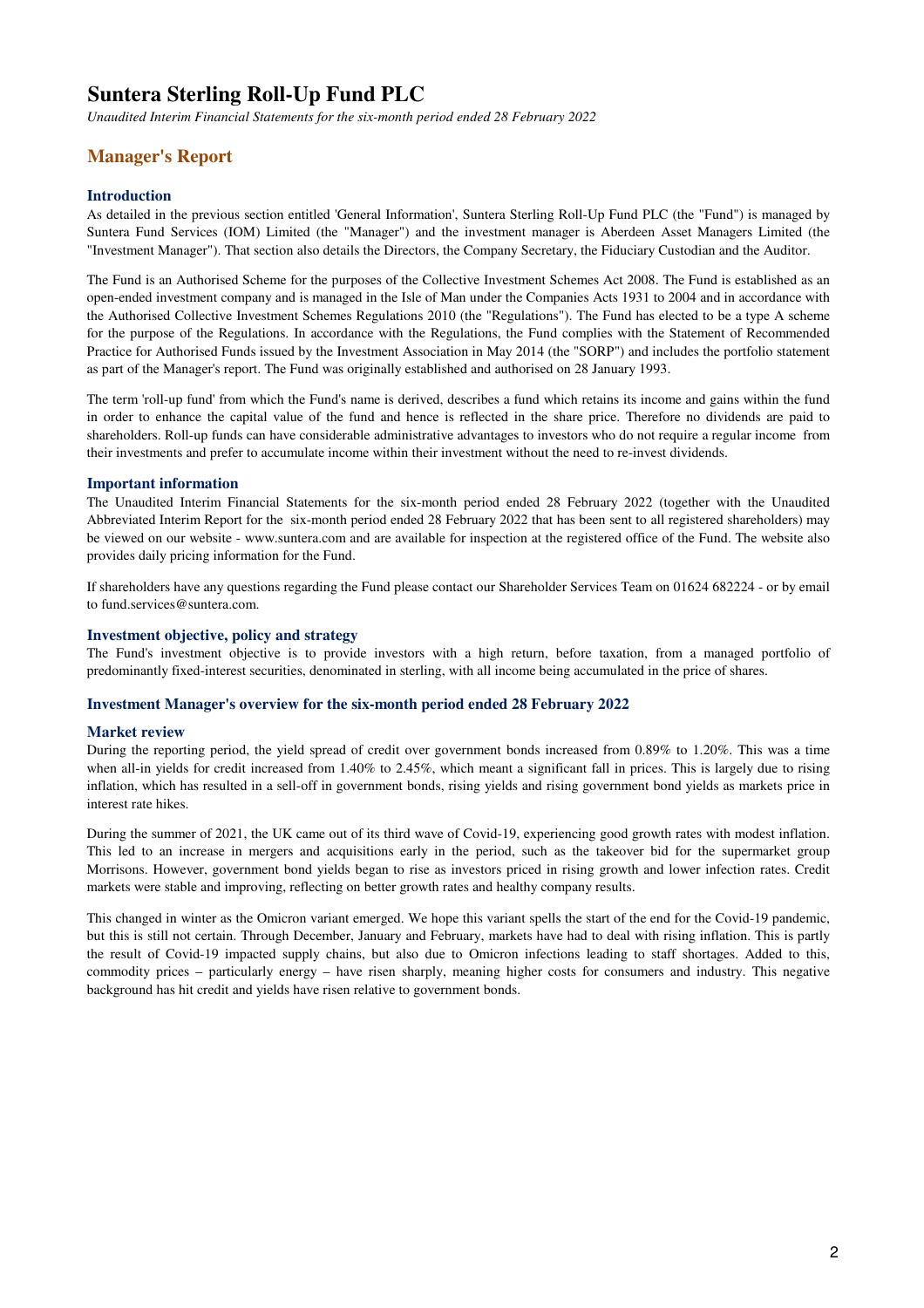*Unaudited Interim Financial Statements for the six-month period ended 28 February 2022*

### **Manager's Report (continued)**

#### **Investment Manager's overview for the year ended 28 February 2022 (continued)**

#### **Performance and activity of the Fund**

The Fund's portfolio outperformed the benchmark over the period.

During the period, we benefitted from positioning the Fund as underweight to the risk of rising yields. Similarly, we have been underweight in credit risk, which has been positive late in the period. Our exposure to the energy sector helped performance, as oil prices have risen sharply. Similarly, our holdings in Gatwick and Heathrow airports performed well as passenger numbers have risen as lockdown travel restrictions have been removed. On the negative side, our holding of EDF detracted. The French stateowned utility was downgraded from A- to BBB+ after it announced weaker than expected guidance for 2022. While a  $\epsilon$ 2.5bn rights issue and disposals of €3bn will offset some of the weaker operational performance, it will still leave EDF highly leveraged. Pressure continues with volatility in power prices and further delays and cost over-runs at their new nuclear facility.

Regarding activity, towards the start of the period, we reduced exposure to housing associations. Catalyst Housing was sold after a reasonable performance from the name, as its risk profile began to rise. We made several purchases, including bank BNP Paribas, housing association aggregator MorHomes and Aspire, a private finance initiative defence infrastructure organisation.

#### **Outlook\***

With so much changing in the world, including the geopolitical world order, economic shocks from inflation and squeezed consumers incomes, it is extra hard to predict the outlook for credit markets. However, since the market's correction, the additional spread over government bonds means credit now seems attractive, compared to government bonds. Investors are being compensated for some of these risk factors.

*\*Investment markets and conditions can change rapidly and as such, the views expressed should not be taken as statements of fact nor should reliance be placed on these views when making investment decisions.*

#### **Shareholders' liability**

The shareholders are only liable for the debts of the Fund to the extent of their investment.

#### **Shares in issue**

The total number of participating redeemable preference shares in issue at the beginning and at the end of the period under review were:

| 31 August 2021   | 2,306,557 |
|------------------|-----------|
| 28 February 2022 | 2,210,517 |

#### **Value per share**

The mid-market value per share at the beginning and the end of the period under review was:

| 31 August 2021   | 450.73p |
|------------------|---------|
| 28 February 2022 | 417.80p |

### **Portfolio statement**

Portfolio details are shown on pages 6 and 7.

**R K Corkill Director**

**Suntera Fund Services (IOM) Limited 21 April 2022**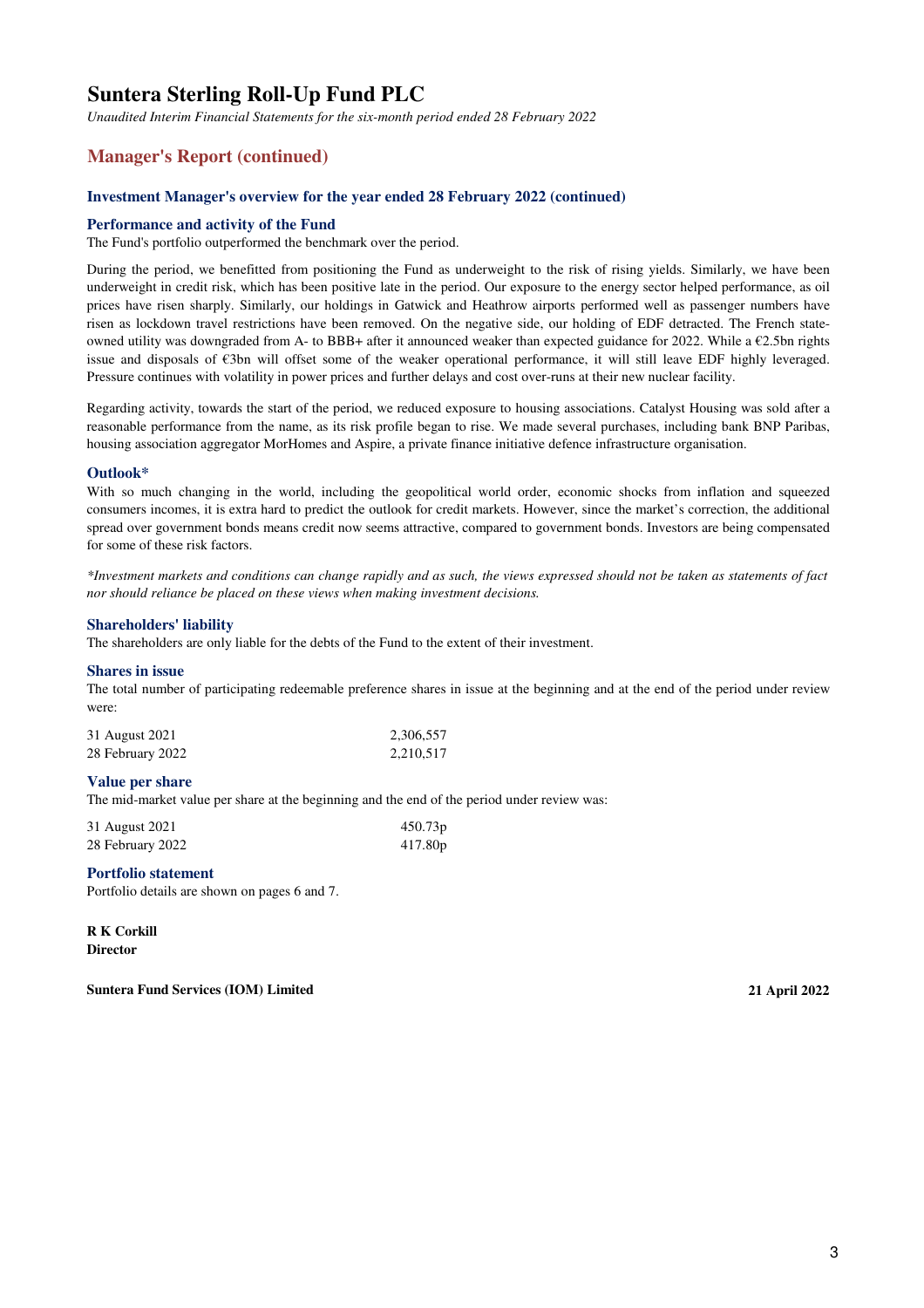*Unaudited Interim Financial Statements for the six-month period ended 28 February 2022*

# **Comparative Table**

|                                                  | $2022*$    | 2021         | 2020         |
|--------------------------------------------------|------------|--------------|--------------|
|                                                  | p          | $\mathbf{p}$ | $\mathbf{p}$ |
| Change in net asset value per share              |            |              |              |
| Opening net asset value per share                | 450.73     | 443.33       | 433.91       |
| Return before operating charges**                | (29.58)    | 13.33        | 14.30        |
| Operating charges                                | (3.35)     | (5.93)       | (4.88)       |
| Return after operating charges**                 | (32.93)    | 7.40         | 9.42         |
| Distributions on preference shares               |            |              |              |
| Closing net asset value per share                | 417.80     | 450.73       | 443.33       |
| *For the six-month period ended 28 February 2022 |            |              |              |
| ** after direct transaction costs of             | 0.01       | 0.05         | 0.04         |
| <b>Performance</b>                               |            |              |              |
| Return after charges                             | $(7.31)\%$ | 1.67%        | 2.17%        |
| <b>Other information</b>                         |            |              |              |
| Closing net asset value                          | £9,235,448 | £10,396,325  | £17,092,547  |
| <b>Closing number of shares</b>                  | 2,210,517  | 2,306,557    | 3,855,492    |
| Operating charges                                | $0.77\%$   | 1.32%        | 1.13%        |
| Direct transaction costs                         | 0.001%     | 0.010%       | 0.008%       |

Additional comparative table disclosures required by the Authorised Collective Investment Schemes Regulations 2010:

### **Performance record**

|                          | <b>Highest</b><br>share price | <b>Lowest</b><br>share price | <b>Net allocation</b><br>per share* |
|--------------------------|-------------------------------|------------------------------|-------------------------------------|
|                          | p                             | p                            | p                                   |
| 01.09.2017 to 31.08.2018 | 430.02                        | 392.54                       | (6.47)                              |
| 01.09.2018 to 31.08.2019 | 434.11                        | 390.59                       | 34.04                               |
| 01.09.2019 to 31.08.2020 | 448.14                        | 391.66                       | 8.51                                |
| 01.09.2020 to 31.08.2021 | 461.12                        | 436.29                       | 5.04                                |
| 01.09.2021 to 28.02.2022 | 450.53                        | 416.69                       | (32.96)                             |

\*Net allocation per share is based on average shares during the year/period.

| Ongoing charges figure ("OCF") for the year/period ended | OCF*  |
|----------------------------------------------------------|-------|
| 31 August 2020                                           | 1.13% |
| 31 August 2021                                           | 1.32% |
| 28 February $2022**$                                     | l.54% |

\*The OCF is the total expenses paid by the Fund in the year/period expressed as a percentage of the Fund's average net asset value.

\*\*Charges in the six-month period ended 28 February 2022, annualised.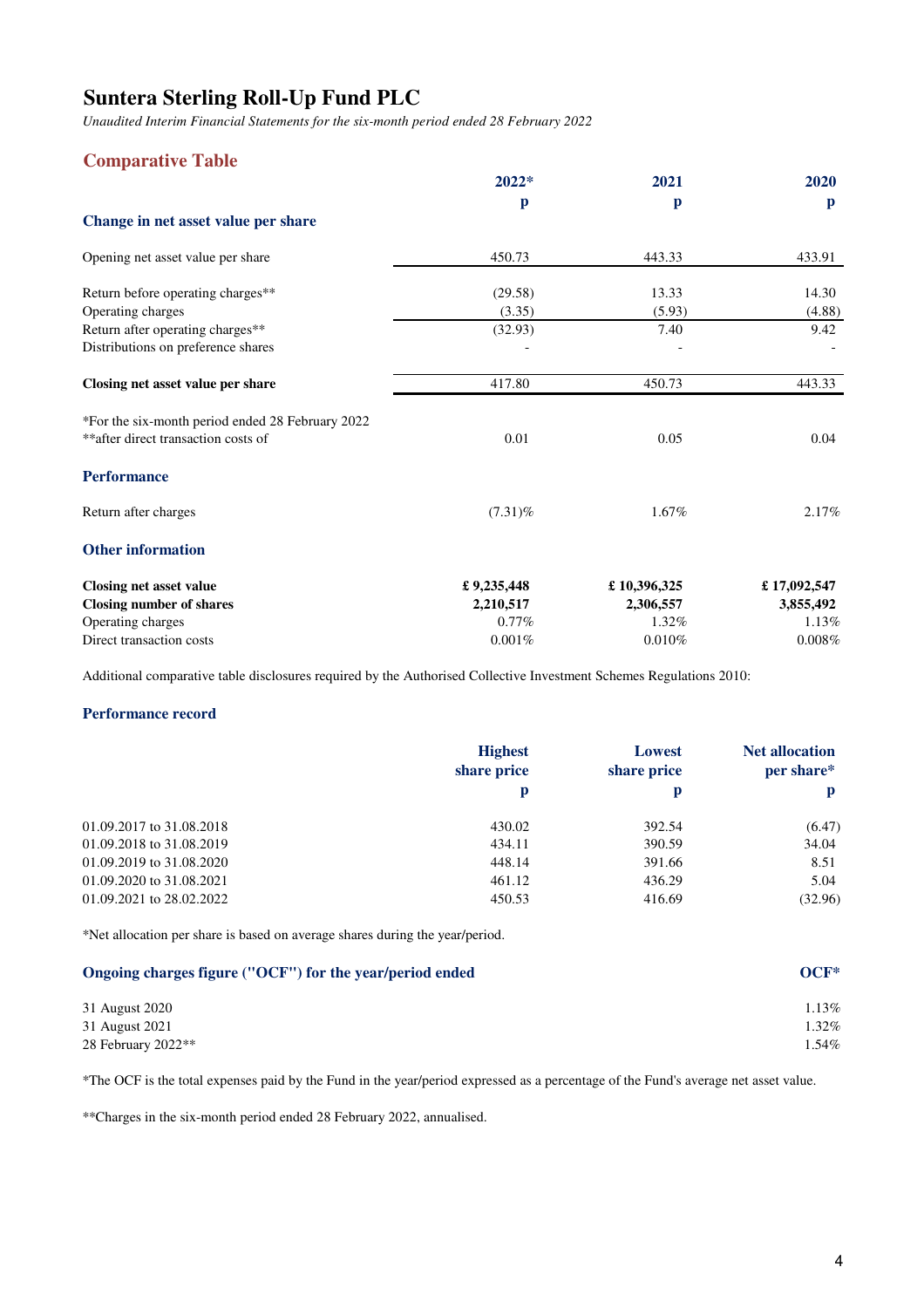*Unaudited Interim Financial Statements for the six-month period ended 28 February 2022*

# **Comparative Table (continued)**

|                               | $\%$ of Fund's<br>property<br>28.02.2022 | % of Fund's<br>property<br>31.08.2021 |
|-------------------------------|------------------------------------------|---------------------------------------|
| <b>Details of investments</b> |                                          |                                       |
| Government bonds              | 14.65                                    | 14.49                                 |
| Corporate bonds               | 78.68                                    | 77.13                                 |
| <b>Bank</b> balances          | 6.67                                     | 8.38                                  |
|                               | 100.00                                   | 100.00                                |
|                               |                                          |                                       |

# **Top five holdings**

|                              | $\%$ of Fund's<br>property |                              | $\%$ of Fund's<br>property |
|------------------------------|----------------------------|------------------------------|----------------------------|
| <b>Asset description</b>     | 28.02.2022                 | <b>Asset description</b>     | 31.08.2021                 |
| 1. United Kingdom Gilt       |                            | 1. United Kingdom Gilt       |                            |
| 4.75% 07/12/2030             | 6.29                       | 4.75% 07/12/2030             | 6.01                       |
| 2. United Kingdom Gilt       |                            | 2. United Kingdom Gilt       |                            |
| 4.25% 07/03/2036             | 3.91                       | 4.25% 07/03/2036             | 3.84                       |
| 3. United Kingdom Gilt       |                            | 3. United Kingdom Gilt       |                            |
| 1.625% 22/10/2071            | 2.76                       | 1.625% 22/10/2071            | 3.07                       |
| 4. National Grid Electricity |                            | 4. National Grid Electricity |                            |
| 1.125% 07/07/2028            | 2.46                       | 1.125% 07/07/2028            | 2.35                       |
| 5. Svenska Handelsbanken AB  |                            | 5. Svenska Handelsbanken AB  |                            |
| 1.625% 18/06/2022            | 2.24                       | 1.625% 18/06/2022            | 2.01                       |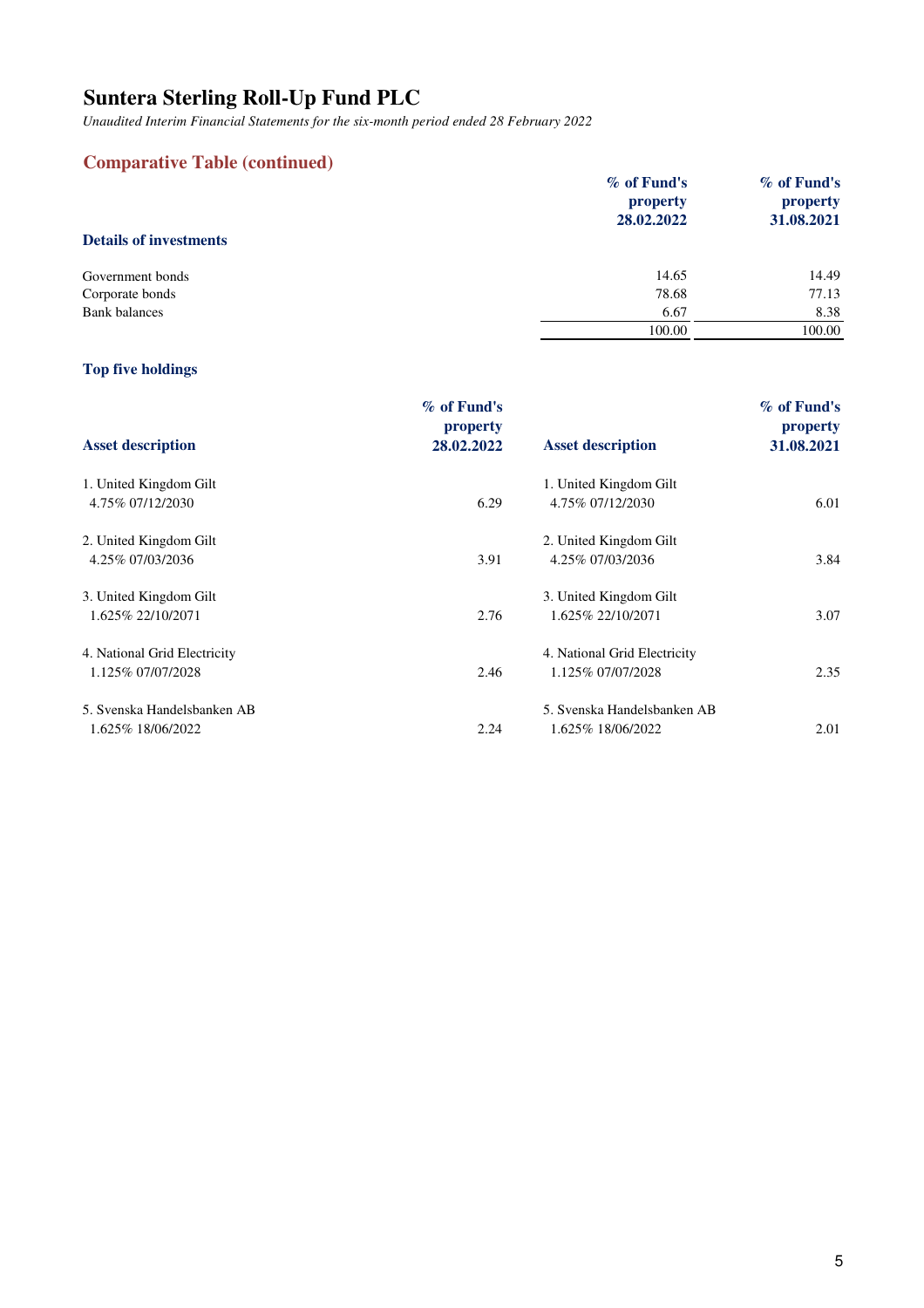*Unaudited Interim Financial Statements for the six-month period ended 28 February 2022*

# **Portfolio Statement**

|                                       | <b>Quantity</b> | Valuation | $%$ of Fund's                 |
|---------------------------------------|-----------------|-----------|-------------------------------|
|                                       | 28.02.2022      | £         | property                      |
| <b>Government Bonds</b>               |                 |           |                               |
| United Kingdom Gilt 0.875 22/10/2029  | 93,000          | 90.266    | $0.98\%$                      |
| United Kingdom Gilt 0.125% 31/01/2024 | 66,000          | 64.755    | 0.71%                         |
| United Kingdom Gilt 1.625% 22/10/2071 | 236,000         | 253,004   | 2.76%                         |
| United Kingdom Gilt 4.25% 07/03/2036  | 270,000         | 358,980   | $3.91\%$                      |
| United Kingdom Gilt 4.75% 07/12/2030  | 450,000         | 577,136   | $6.29\%$                      |
| <b>Total Government Bonds</b>         |                 | 1,344,141 | $14.65\%$                     |
|                                       |                 |           | $(As at 31.08.2021: 14.49\%)$ |

# **Corporate Bonds**

| Aspire Defence Finance PLC 4.674% 31/03/2040                | 93,000  | 95,772  | 1.04%    |
|-------------------------------------------------------------|---------|---------|----------|
| Athene Global Funding 1.875% 30/11/2028                     | 200,000 | 187,010 | 2.04%    |
| Aviva PLC 6.875% 20/05/2058                                 | 50,000  | 67,357  | 0.73%    |
| AXA SA 6.686% Perp                                          | 100,000 | 111,155 | 1.21%    |
| Bank of America Corp 2.3% 25/07/2025                        | 100,000 | 100,186 | 1.09%    |
| Bank of America Corp 7% 31/07/2028                          | 100,000 | 125,689 | 1.37%    |
| Barclays PLC 2.375% 06/10/2023                              | 100,000 | 100,385 | 1.09%    |
| Barclays PLC 3% 08/05/2026                                  | 107,000 | 107,967 | 1.18%    |
| BAT International Finance PLC 4% 04/09/2026                 | 100,000 | 103,444 | 1.13%    |
| BAT International Finance PLC 6% 24/11/2034                 | 50,000  | 54,774  | $0.60\%$ |
| Berkshire Hathaway Finance 2.375% 19/06/2039                | 100,000 | 93,767  | 1.02%    |
| BG Energy Capital PLC 5% 04/11/2036                         | 110,000 | 131,115 | 1.43%    |
| BHP Billiton Finance Ltd 6.5% 22/10/2077                    | 100,000 | 102,467 | 1.12%    |
| BNP Paribas 1.25% 13/07/2031                                | 100,000 | 85,919  | 0.94%    |
| BP Capital Markets PLC 4.25% Perp                           | 100,000 | 96,384  | 1.05%    |
| British Telcommunication 6.375% 23/06/2037                  | 50,000  | 62,427  | 0.68%    |
| BUPA Finance PLC 2% 05/04/2024                              | 100,000 | 100,048 | 1.09%    |
| Centrica PLC 7% 19/09/2033                                  | 50,000  | 68,218  | 0.74%    |
| Channel Link Enterprises Finance PLC 3.043% 30/06/2050      | 100,000 | 97,396  | 1.06%    |
| Cie de Saint-Gobain 5.625% 15/11/2024                       | 100,000 | 109,312 | 1.19%    |
| Circle Anglia Social Housing PLC 7.25% 12/11/2038           | 50,000  | 80,092  | 0.87%    |
| Citigroup Inc 1.75% 23/10/2026                              | 100,000 | 96,751  | $1.05\%$ |
| Comcast Corp 1.875% 20/02/2036                              | 100,000 | 89,540  | 0.98%    |
| Connect Plus Issuer 2.607% 31/03/2039                       | 100,000 | 94,458  | 1.03%    |
| CPUK Finance Ltd 3.69% 28/08/2028                           | 100,000 | 106,188 | 1.16%    |
| Credit Suisse Group AG 2.25% 09/06/2028                     | 100,000 | 96,097  | 1.05%    |
| Danske Bank 2.25% 14/01/2028                                | 100,000 | 97,544  | 1.06%    |
| Digital Stout Holding LLC 3.75% 17/10/2030                  | 128,000 | 135,377 | 1.48%    |
| E.ON International Finance BV 5.875% 30/10/2037             | 50,000  | 66,277  | 0.72%    |
| Eastern Power Networks PLC 6.25% 12/11/2036                 | 90,000  | 126,688 | 1.38%    |
| Electricite de France SA 5.5% 17/10/2041                    | 100,000 | 125,053 | 1.36%    |
| Enel Finance International NV 5.75% 14/09/2040              | 50,000  | 67,007  | 0.73%    |
| Enel SpA 5.75% 22/06/2037                                   | 50,000  | 65,257  | 0.71%    |
| Eversholt Funding PLC 2.742% 30/06/2040                     | 100,000 | 92,974  | 1.01%    |
| Fidelity National Information Services Inc 2.25% 03/12/2029 | 150,000 | 144,946 | 1.58%    |
| GlaxoSmithKline Capital PLC 5.25% 10/04/2042                | 60,000  | 82,350  | 0.90%    |
| Grainger PLC 3% 03/07/2030                                  | 100,000 | 97,007  | 1.06%    |
| Great Rolling Stock Co Ltd/The 6.5% 05/04/2031              | 100,000 | 95,084  | 1.04%    |
| Heathrow Funding Ltd 6.45% 10/12/2031                       | 120,000 | 152,474 | 1.66%    |
| HSBC Holdings PLC 2.256% 13/11/2026                         | 100,000 | 98,290  | 1.07%    |
| HSBC Holdings PLC 7% 07/04/2038                             | 50,000  | 66,020  | 0.72%    |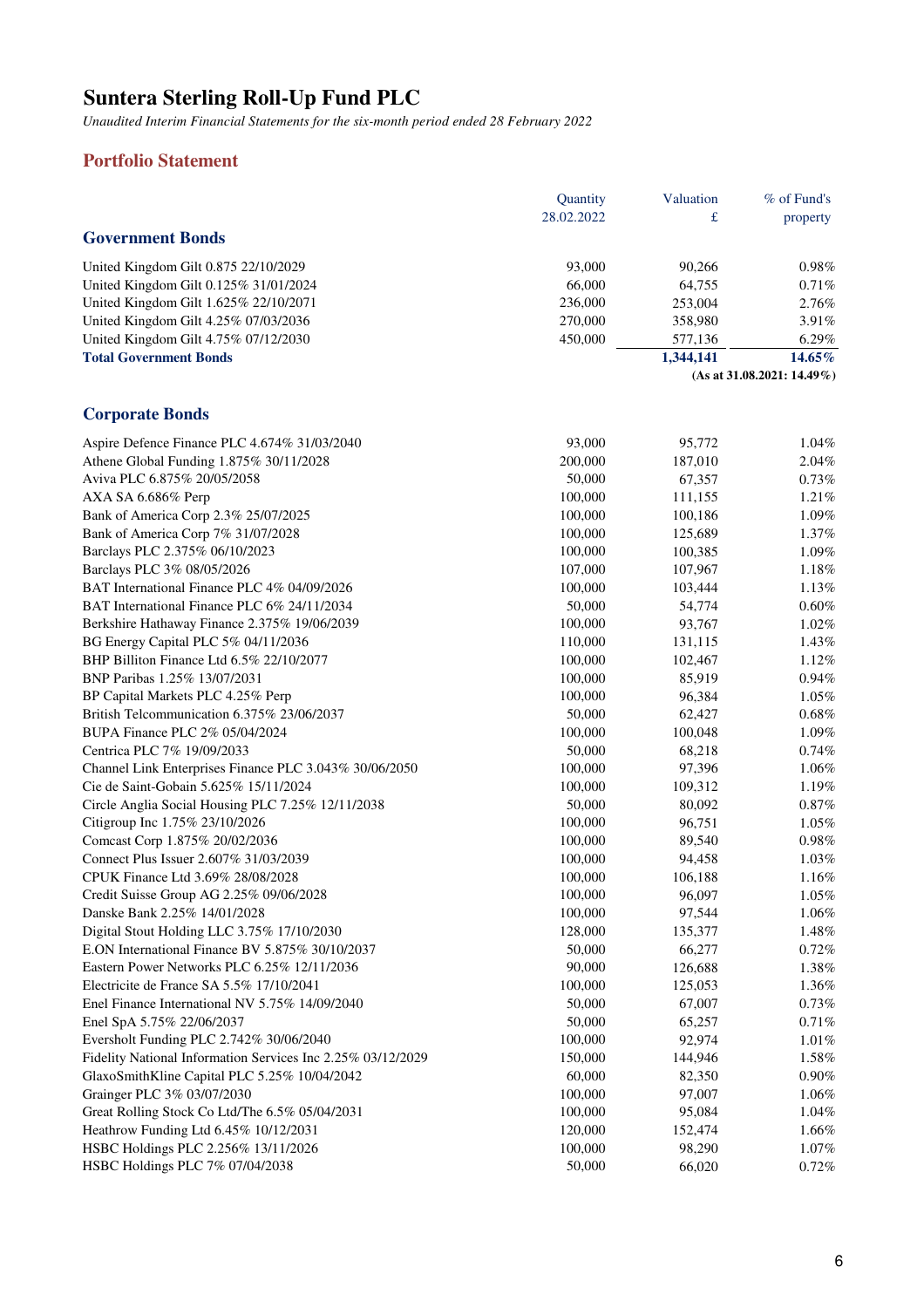*Unaudited Interim Financial Statements for the six-month period ended 28 February 2022*

### **Portfolio Statement (continued)**

|                                                           | Quantity   | Valuation | % of Fund's                  |
|-----------------------------------------------------------|------------|-----------|------------------------------|
|                                                           | 28.02.2022 | £         | property                     |
| <b>Corporate Bonds (continued)</b>                        |            |           |                              |
| Hutchison Whampoa Finance UK PLC 5.625% 24/11/2026        | 100,000    | 115,566   | 1.26%                        |
| innogy Finance BV 6.125% 06/07/2039                       | 50,000     | 68,854    | 0.75%                        |
| London & Quadrant Housing Trust Ltd 3.75% 27/10/2049      | 100,000    | 117,013   | 1.28%                        |
| Morhomes PLC 3.4% 19/02/2038                              | 100,000    | 103,707   | 1.13%                        |
| National Express Group Plc 2.375% 20/11/2028              | 100,000    | 97,060    | 1.06%                        |
| National Grid Electricity Transmissions 1.125% 07/07/2028 | 245,000    | 226,167   | 2.46%                        |
| New York Life Global Funding 1.625% 15/12/2023            | 200,000    | 198,964   | 2.17%                        |
| Next PLC 4.375% 02/10/2026                                | 100,000    | 107,692   | 1.17%                        |
| Northern Gas Networks Finance PLC 4.875% 15/11/2035       | 50,000     | 58,527    | 0.64%                        |
| Northumbrian Water Finance PLC 2.375% 05/10/2027          | 103,000    | 103,522   | 1.13%                        |
| ORSTED A/S 5.75% 09/04/2040                               | 50,000     | 71,760    | 0.78%                        |
| Royal Bank of Scotland Group PLC 2.875% 19/09/2026        | 100,000    | 100,673   | 1.10%                        |
| Royal Bank of Scotland PLC/The 7.5% 29/04/2024            | 98,000     | 108,641   | 1.18%                        |
| Santander UK Group Holdings PLC 2.92% 08/05/2026          | 100,000    | 100,364   | 1.09%                        |
| Scania CV AB 1.875% 28/06/2022                            | 100,000    | 100,103   | 1.09%                        |
| Society of Lloyd's 4.875% 07/02/2047                      | 100,000    | 106,903   | 1.17%                        |
| Stagecoach Group PLC 4% 29/09/2025                        | 100,000    | 104,494   | 1.14%                        |
| Svenska Handelsbanken AB 1.625% 18/06/2022                | 205,000    | 205,371   | 2.24%                        |
| Tesco Property Finance 3 PLC 5.744% 13/04/2040            | 50,000     | 56,683    | 0.62%                        |
| Thames Water Utilities Finance Ltd 5.125% 28/09/2037      | 80,000     | 98,910    | 1.08%                        |
| THFC Funding No 2 PLC 6.35% 08/07/2041                    | 80,000     | 118,210   | 1.29%                        |
| Time Warner Cable LLC 5.75% 02/06/2031                    | 60,000     | 70,150    | 0.76%                        |
| Unite Group 3.5% 15/10/2028                               | 100,000    | 104,498   | 1.14%                        |
| Verizon Communications 1.875% 03/11/2038                  | 100,000    | 83,738    | 0.91%                        |
| Virgin Money UK PLC 5.125% 11/12/2030                     | 100,000    | 104,530   | 1.14%                        |
| Welltower Inc 4.8% 20/11/2028                             | 100,000    | 112,443   | 1.22%                        |
| Westfield Stratford No 2 1.642% 04/08/2031                | 100,000    | 98,065    | 1.07%                        |
| Westpac Banking Corp 1% 30/06/2022                        | 100,000    | 100,142   | 1.09%                        |
| Westpac Banking Corp 2.625% 14/12/2022                    | 100,000    | 101,048   | 1.10%                        |
| <b>Total Corporate Bonds</b>                              |            | 7,220,064 | 78.68%                       |
|                                                           |            |           | (As at 31.08.2021: 77.13%)   |
| <b>Total Bonds</b>                                        |            | 8,564,205 | 93.33%                       |
| <b>Bank Balances</b>                                      |            | 611,846   | $6.67\%$                     |
|                                                           |            |           | $(As at 31.08.2021: 8.38\%)$ |
|                                                           |            | 9,176,051 | $100.00\%$                   |

The total purchases for the six-month period ended 28 February 2022 were £405,442 (year ended 31 August 2021: £3,257,427) and the total sale proceeds were £459,577 (year ended 31 August 2021: £10,329,528).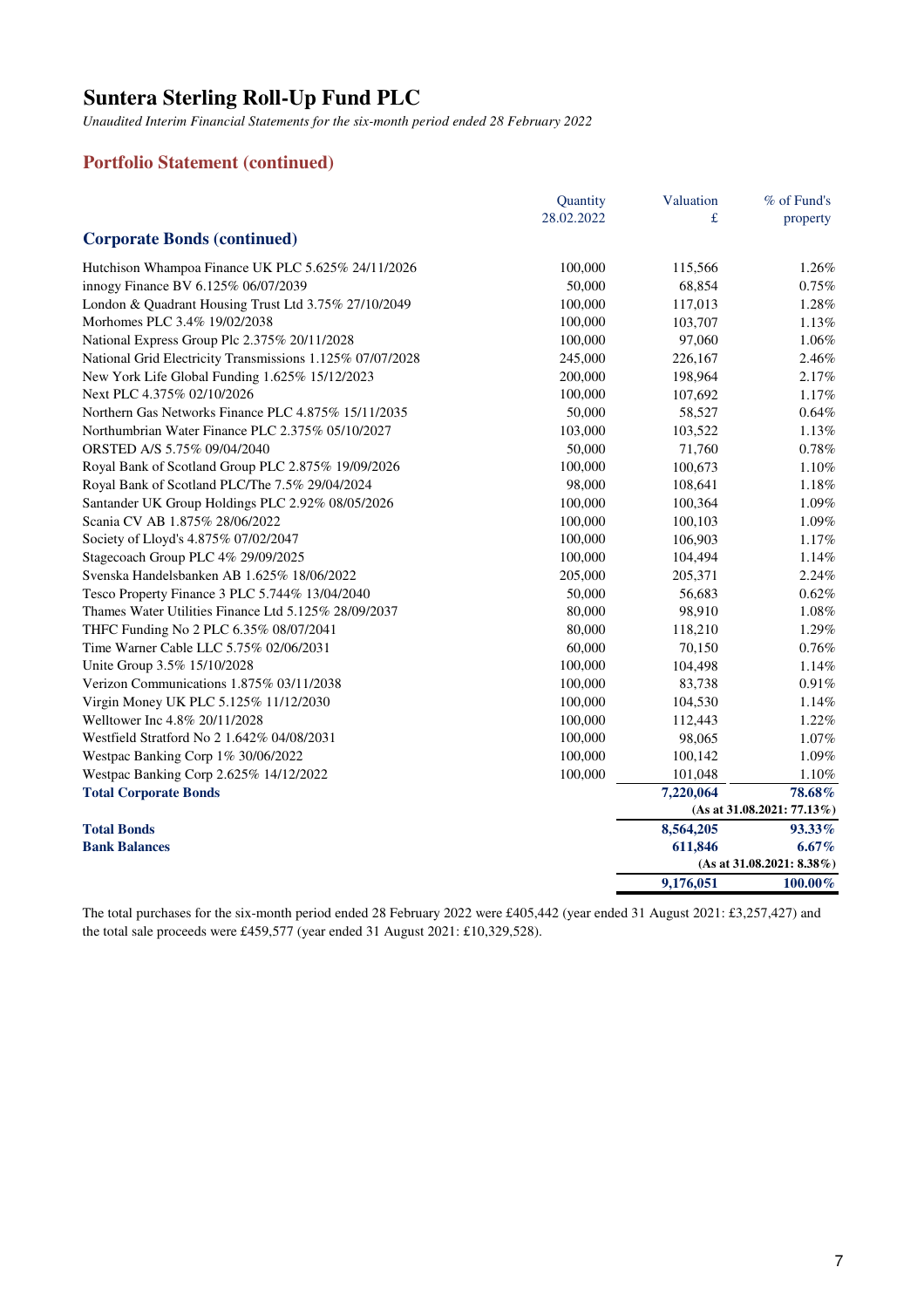*Unaudited Interim Financial Statements for the six-month period ended 28 February 2022*

# **Statement of Total Return**

|                                                                                                                          | 01.09.2021 to 28.02.2022 |            | 01.09.2020 to 28.02.2021 |            |
|--------------------------------------------------------------------------------------------------------------------------|--------------------------|------------|--------------------------|------------|
|                                                                                                                          | $\pounds$                | £          | £                        | £          |
| <b>Income</b>                                                                                                            |                          |            |                          |            |
| Net capital losses                                                                                                       |                          | (813,671)  |                          | (239, 427) |
| Revenue                                                                                                                  | 144,783                  |            | 264,311                  |            |
| Expenses                                                                                                                 | (75,605)                 |            | (101, 417)               |            |
| Net revenue before taxation                                                                                              | 69,178                   |            | 162,894                  |            |
| Taxation                                                                                                                 |                          |            |                          |            |
| Net revenue after taxation                                                                                               |                          | 69,178     |                          | 162,894    |
| <b>Total return before distributions</b>                                                                                 |                          | (744, 493) |                          | (76, 533)  |
| Finance costs: Distributions                                                                                             |                          |            |                          |            |
|                                                                                                                          |                          |            |                          |            |
| Change in net assets attributable to holders of participating<br>redeemable preference shares from investment activities |                          | (744, 493) |                          | (76, 533)  |

# **Statement of Change in Net Assets attributable to Holders of Participating Redeemable Preference Shares**

|                                                               | 01.09.2021 to 28.02.2022 |            | 01.09.2020 to 28.02.2021 |            |
|---------------------------------------------------------------|--------------------------|------------|--------------------------|------------|
|                                                               | £                        | £          | £                        | £          |
| Opening net assets attributable to holders of                 |                          |            |                          |            |
| participating redeemable preference shares                    |                          | 10,396,325 |                          | 17,092,547 |
| Amounts receivable on issue of shares                         |                          |            | 45,855                   |            |
| Amounts payable on cancellation of shares                     | (416, 384)               |            | (949, 215)               |            |
|                                                               |                          | (416, 384) |                          | (903, 360) |
| Change in net assets attributable to holders of participating |                          |            |                          |            |
| redeemable preference shares from investment activities       |                          | (744, 493) |                          | (76, 533)  |
| Closing net assets attributable to holders of                 |                          |            |                          |            |
| participating redeemable preference shares                    |                          | 9,235,448  |                          | 16,112,654 |

Comparative information is provided for the Statement of change in net assets attributable to holders of participating redeemable shares. Since this information is for the prior interim period, the net assets as at the end of that period do not correspond to the net assets at the start of the current period.

The notes on page 10 form part of these Unaudited Interim Financial Statements.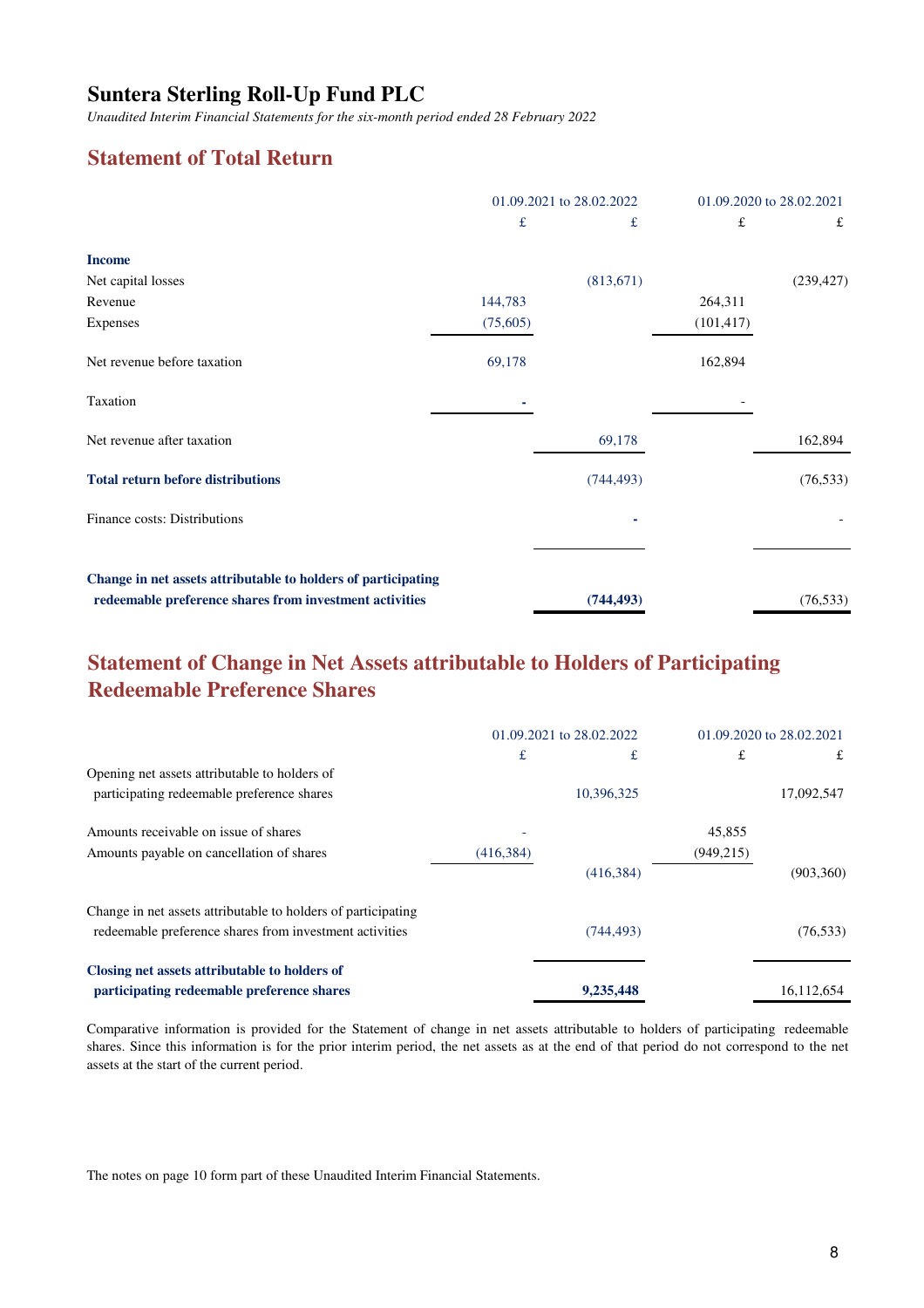*Unaudited Interim Financial Statements for the six-month period ended 28 February 2022*

### **Balance Sheet**

|                                                                                     | As at 28.02.2022 |           |             | As at 31.08.2021 |  |
|-------------------------------------------------------------------------------------|------------------|-----------|-------------|------------------|--|
|                                                                                     | £                | £         | $f_{\rm L}$ | £                |  |
| <b>Assets</b>                                                                       |                  |           |             |                  |  |
| <b>Current assets</b>                                                               |                  |           |             |                  |  |
| <b>Investment assets</b>                                                            |                  | 8,564,205 |             | 9,437,906        |  |
| Debtors                                                                             | 161,095          |           | 203,030     |                  |  |
| Cash and bank balances                                                              | 611,846          |           | 863,697     |                  |  |
| <b>Total other assets</b>                                                           |                  | 772,941   |             | 1,066,727        |  |
| <b>Total assets</b>                                                                 |                  | 9,337,146 |             | 10,504,633       |  |
| <b>Equity and liabilities</b>                                                       |                  |           |             |                  |  |
| <b>Equity</b>                                                                       |                  |           |             |                  |  |
| Management shares                                                                   | 10               |           | 10          |                  |  |
| Nominal shares                                                                      | 49,254           |           | 49,158      |                  |  |
| <b>Total equity</b>                                                                 |                  | 49,264    |             | 49,168           |  |
| <b>Liabilities</b>                                                                  |                  |           |             |                  |  |
| Creditors                                                                           | 52,434           |           | 59,140      |                  |  |
| <b>Total other liabilities</b>                                                      |                  | 52,434    |             | 59,140           |  |
| <b>Total equity and other liabilities</b>                                           |                  | 101,698   |             | 108,308          |  |
| Net assets attributable to holders of<br>participating redeemable preference shares |                  | 9,235,448 |             | 10,396,325       |  |

The Unaudited Interim Financial Statements for the six-month period ended 28 February 2022 were approved and authorised for issue on behalf of the Board of Directors by the Manager:

| <b>R K Corkill</b> | <b>S W Bowden</b> |
|--------------------|-------------------|
| <b>Director</b>    | <b>Director</b>   |

**Suntera Fund Services (IOM) Limited 21 April 2022**

The notes on page 10 form part of these Unaudited Interim Financial Statements.